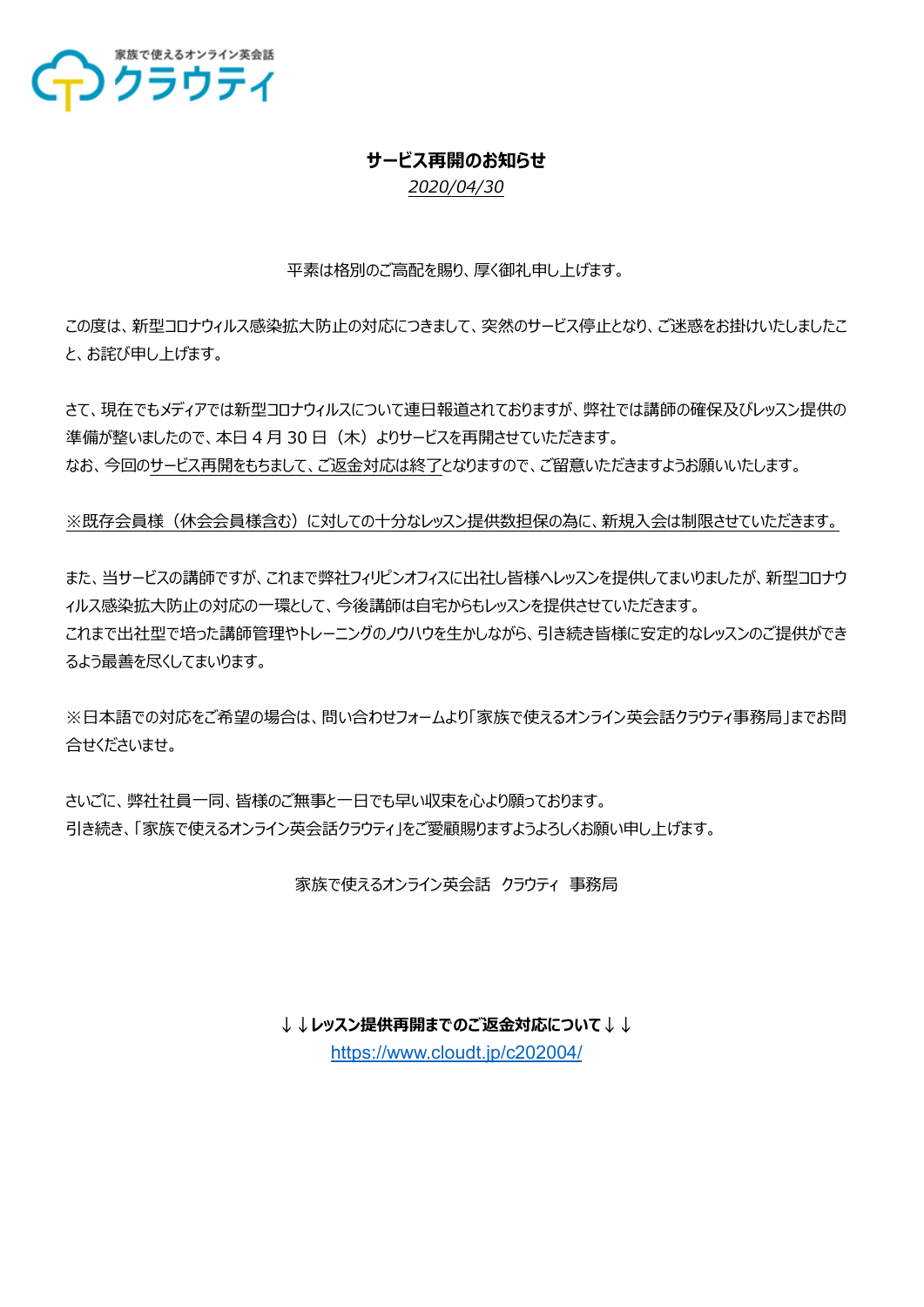

#### 3/16 検疫開始

https://www.rappler.com/nation/254666-cebu-city-quarantine-march-16-2020 Cebu City Mayor Edgar Labella placed Cebu under community quarantine, effective Monday, March 16, at 12:01 am.

#### 3/19 ロックダウンはしないと発表

https://tribune.net.ph/index.php/2020/03/21/no-lockdown-in-cebu/

Governor Gwendolyn Garcia Thursday night insisted that this province will not declare a "lockdown" as border control has been intensified.

# 3/21 3/22 より、学生、65 歳以上 24 時間外出禁止

# https://www.sunstar.com.ph/article/1849383

GOV. Gwendolyn Garcia has imposed a 24-hour curfew for elementary, high school, college and unemployed post-graduate students and persons aged 65 years old and above, effective at 3 p.m. on Sunday, March 22, 2020.

### 3/21 3/24 より、在宅の義務化。従業員の 50%だけしか出勤させてはいけない

https://cebudailynews.inquirer.net/296228/businesses-told-only-50-of-workers-allowed-tophysically-report-to-office

All businesses in Cebu province may only have up to half of their entire workforce physically reporting to their office starting Tuesday, March 24, 2020.

# 3/25 BPO 企業に予防措置と安全措置の対策を報告するように指示

### https://www.pna.gov.ph/articles/1097782

BPOs and industries engaged in export business are directed to submit and implement business contingency measures that will outline the respective company's precautionary and safety nets to prevent spread of the coronavirus within their facilities.

The companies were given until March 29, 2020 to submit such contingency plans.

3/25 セブ州のロックダウンに関する EO を 12〜24 時間以内にだすと発表

https://www.rappler.com/nation/255865-cebu-province-placed-lockdown-coronavirus

The executive order (EO) declaring it is signed in the next 12 to 24 hours.

The lockdown will last for a period of 20 to 30 days.

Under a lockdown, all work will have to stop and everyone will be required to stay inside 24 hours a day

### 3/26 セブ州のローカルチーフや、市⻑たちと、今後の隔離について会議する予定

https://www.sunstar.com.ph/article/1850060/Cebu/Local-News/Impending-lockdown-in-Cebu

The governor said she will call for a meeting with the local chief executives of the 44 towns and seven component cities in the province as well as Cebu City Mayor Edgardo Labella and Lapu-